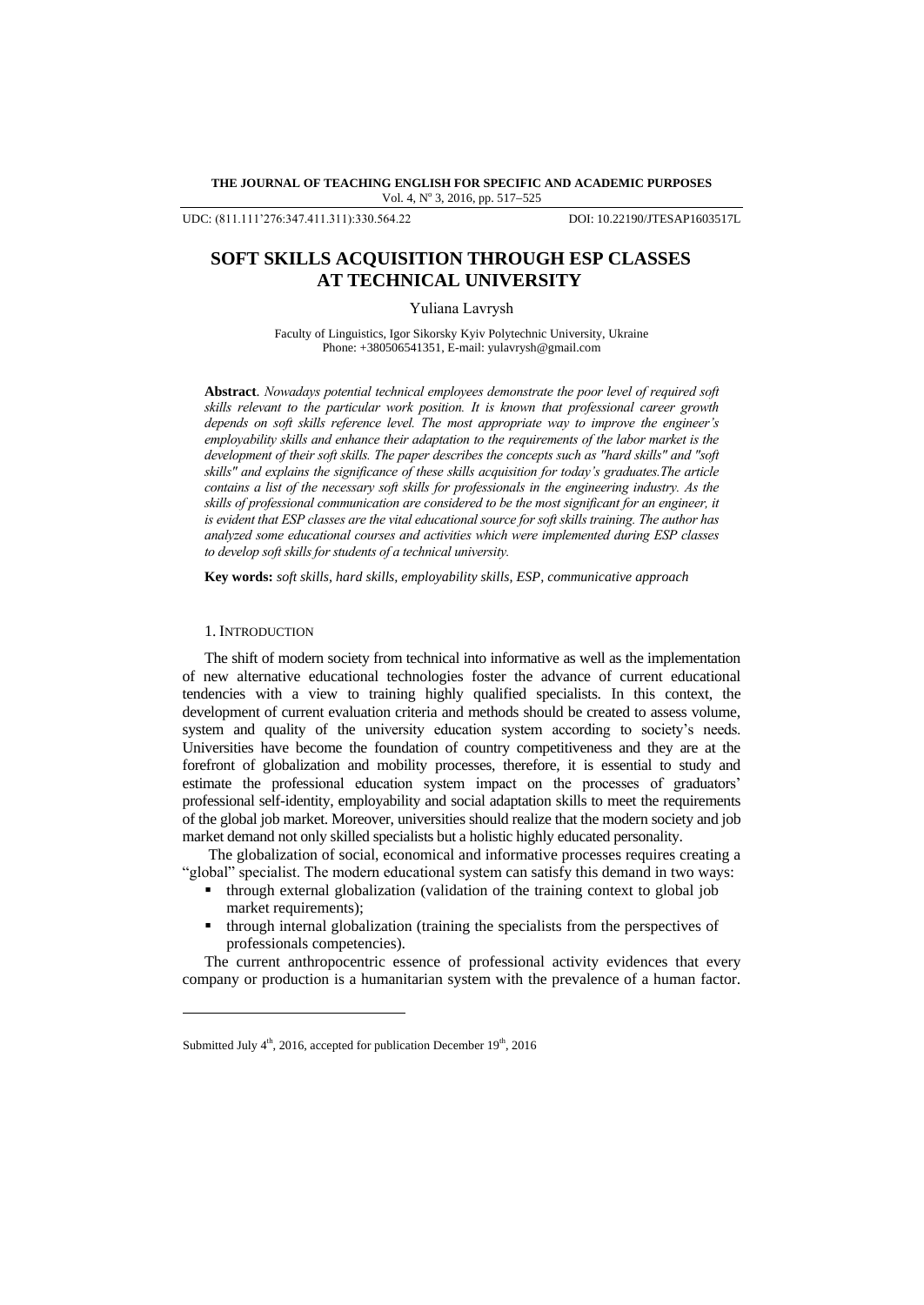### 518 Y. LAVRYSH

The design or development of a new product or project calls for the combined work of a professional team with the representatives of different jobs and qualifications. So the job market experts claim that a lot of mistakes or failures are caused by a human, not a technical factor.

Some years ago the primary goal of any technical university was to train a highly qualified graduator with excellent technical skills and knowledge. Therefore, a young specialist could find a well-paid job efficiently and get the fast promotion. Nowadays employers have changed their requirements to graduators.

Companies consider necessary for students to demonstrate a high level of soft skills as well as the hard skills (knowledge and skills in their technical field). Soft skills are distinguished to be the most essential for the global job market now.

# 2. OBJECTIVES OF THE RESEARCH

The demand can be accomplished by a competent and proper training of soft skills. Despite the soft skills importance, they are considered to be non-academic to be taught while a separate subject. Since the soft skills imply communication, their training should be provided through the interface as well. Considering globalization and international cooperation, we can state that English language knowledge is crucial to achieving the career promotion or being successful.

The effective communication in the fields of science and technology should be conducted in both the native and English languages in different discourses. We consider the classes of English language are the most suitable to introduce soft skills to students. This fact is submitted by the current shift in modern technical specialists" mode of training from industry oriented to communicative and informative one.

The article aims at (1) clarifying the characteristics of soft skills in the context of integration into higher educational institutions and (2) specifying the process of combining the soft skills and the English Language teaching at the technical university.

#### 3. THEORETICAL FRAMEWORK

The literature presents the scholarly analysis and reviews of the acquisition of soft skills, approaches to teaching soft skills and integrating soft skills into the curriculum. The explanations of soft skills found in the literature are more or less similar. Researchers are of the same mind that soft skills are nontechnical and interpersonal competencies. Kans (2012, р. 2) describes soft skills as "personal, social, communication, and self-control behaviors." Tribble (2009) states that soft skills are associated with such skills as self-improvement, interpersonal relationships, communication, career preparation, leadership, teamwork, selfdiscipline, self-confidence, and good work ethic. From Stumpf"s perspective (2007, p.7) soft skills mean "honesty, team building, problem-solving, critical thinking, and communication skills." Nevertheless, other researchers of the issue suggest the list of soft skills. Thus, Kans (2012) defined soft skills like communication, teamwork, trustworthiness and self-awareness that enhance job performances.

"Soft skills" are crucial for human capital development and workforce career. A lot of employers state that these qualities are competing for academic or technical skills providing the ability to predict employment and earnings, among other outcomes (Williams, 2015).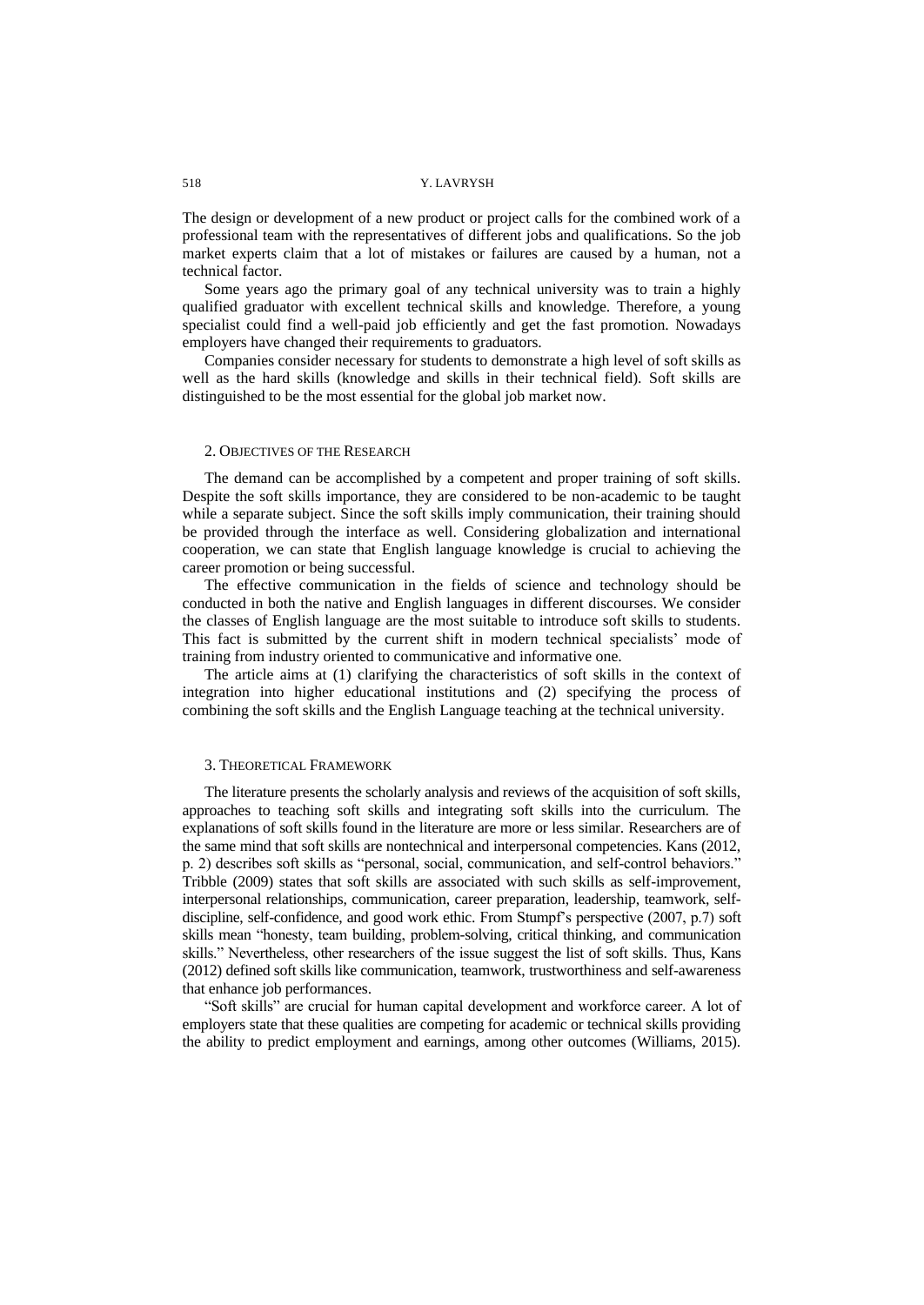The experts from the International Labour Organization claim that due to the workplace modernization around the world, the demand for such skills has increased over the past 20 years. The findings of a great number of studies indicate the growing interest in the integration of soft skills into curriculum and whether it is the most beneficial way to help students to acquire relevant soft skills. More than 40 years ago the Association of German Engineers (VDI) recommended implementing soft skills training into 20% of engineering courses. The graduators of technical universities are supposed to achieve mastery of foreign languages, cultural cognition, have skills of rhetoric and team building (Berglund, 2014). Soft skills included into training programs contribute to students" future successful careers in the workplace (Catelly, 2010; Westray, 2008). The issue of teaching students soft skills is traced in studies of many scholars (De Villiers, 2010; Remedios, 2012). Heated discussions are held about the approach whether soft skills should be taught separately or integrated into core courses. Although, Remedios (2012) stated that soft skills could be obtained through two methods: formal training and self- training.

Technical (hard) skills and soft skills are on the different sides of any profession, but both are complementary for employment. The combination of soft and technical skills makes up the employability skills which are defined as job readiness skills by Shafie and Nayan (2010). Pegg, A., Waldock, J., Hendy-Isaac, S., and Lawton, R. (2012) outline the employability as more than the matter of developing attributes, techniques or experience just to enable a student to get a job or to progress within a current career. It is about the learning that is less focused on "employ" and more on "ability.'

Additionally, Taylor-Stone (2008) states modern universities produce knowledgebased workers instead of competency-based. According to his classification, knowledgebased skills involve the technical and practical skills, and competency-based skills are defined as a combination of critical thinking, communication, and problem-solving skills.

As far as we speak about skills that can be obtained at foreign language lessons and transferred into the working life we have to draw attention to researchers of this area. As noted by Alan R. (2006) graduators with high scores in the foreign language as a subjects emphasize skills and attributes such as self-motivation, defending arguments, communication skills, and information technology.

# 4. GENERAL CONTEXT OF THE RESEARCH

#### **4.1 The nature of soft skills**

Extensive studying has been carried out in the effort to determine and explain the nature of soft skills. According to the study conducted in the framework of Workforce Connection USAID project "Key soft skills that foster youth workforce success" (Lippman, L., Ryberg, R., Carney, R., Moore, K., 2015), the soft skills are related to a broad set of skills, competencies, behaviors, attitudes and personal qualities that allow employees to operate and perform appropriately in their environment, achieve goals and organize people. These skills are widely applicable and complement with other skills such as technical, vocational and academic ones.

Promoting the development of soft skills is an open-ended process that considers the involvement of mentorship, training, integration into subjects and practical experience. The process of soft skills formation is gradual: it commences while university training and continues through all professional career.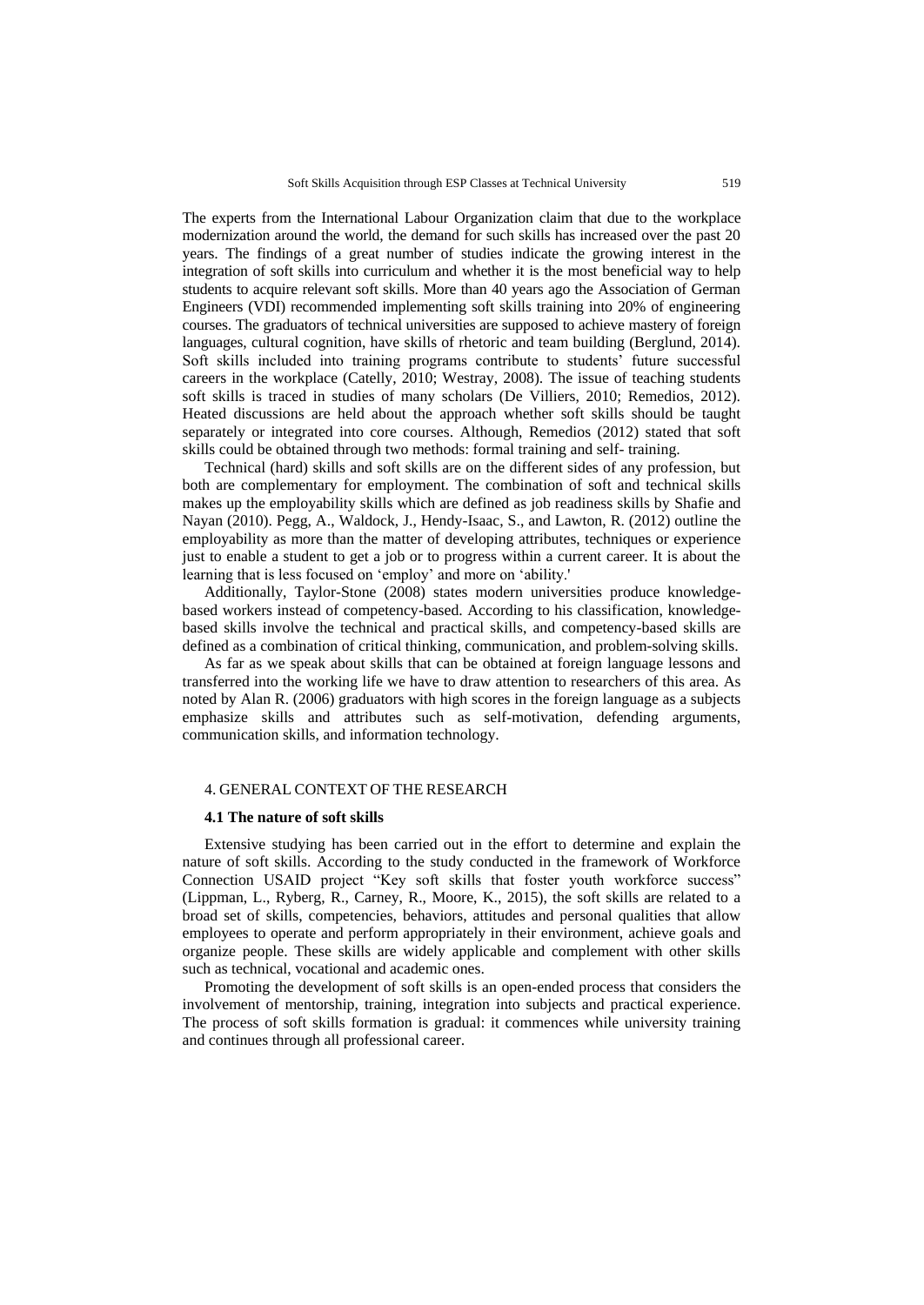## 520 Y. LAVRYSH

Based on the obtained research findings, five critical soft skills have been identified and chosen to be implemented in universities: social skills, communicative skills, highorder thinking skills, positive self-concept and self-control. Each of the mentioned skills includes some sub-skills.

Social skills assist in interacting with other people. They comprise such sub-skills as leadership, respecting attitude, resolving conflicts. These skills are essential to facilitate employment, performance and company success. Communication skills imply particular workplace oral, non-verbal and listening communication skills in different context with different people. As commutative skills acquisition is included in all universities curricula, it may seem that the majority of graduators are good at communication. But in fact, they lack presenting skills in order to present clearly and confidently to the audience. High-order thinking skills include problem solving, critical thinking, and decision-making skills. It also holds the ability to apply knowledge creatively, innovatively and analytically. These skills are mush required by employers as they relate to success in work performance. A positive self- concept is behavioral in nature and deals with the personality of an employee. It points to the formation of such personality traits as self-esteem, self-confidence, and self-efficacy. The unique feature of these skills is that they contribute not only to the growing of business but the personal growth. Self-control skills mean to manage emotions and behavior. They facilitate fruitful coherent communication and conflict resolutions.

# **4.2. The issue subject in Ukraine**

In 2015 the World Bank Group (WBG) conducted the research with a view to determining the skills demanded by Ukrainian employers and to discussing how educational institutions can invest into the development of professional skills. The experts of the World Bank Group concluded that Ukrainian businesses require advanced soft skills (cognitive and socioemotional) and technical skills. In line with the high demand for socio-emotional skills of employees, the analysis shows that in Ukraine, people who are creative, proactive, perseverant, confident, responsible, adaptable, and emotionally stable are rewarded with higher wages, higher occupational status, or more active participation in the labor market. Whereas the system of formal education is outdated, and it does not respond to fastchanging modern labor market demands and consequently cannot train these necessary skills. The possible way out is to create a better worker's skills development policy that will contribute to the productivity of Ukrainian economy.

The overall international studies evidence that people with higher level of soft skills are more successful. However, we should be aware that soft skills do not stand for technical professional skills but function as support to accomplish the professional objectives. These skills are not obviously taught at schools or universities. This gap requires the reviewing of skills formation instructional strategy. According to the WBG survey, six of ten employers claim that formal education does not train students to have skills that are crucial for employment. The lack of interaction between the employers, government agencies and educational institutions is one of the leading causes of the problem. Considering mentioned problems, WBG suggested three key approaches to resolve the situation:

- building foundational skills for new labor market leaders;
- enhancing the quality of higher vocational education to develop advanced skills;
- **improving the institutional environment to ease the use of current workforce's skills.**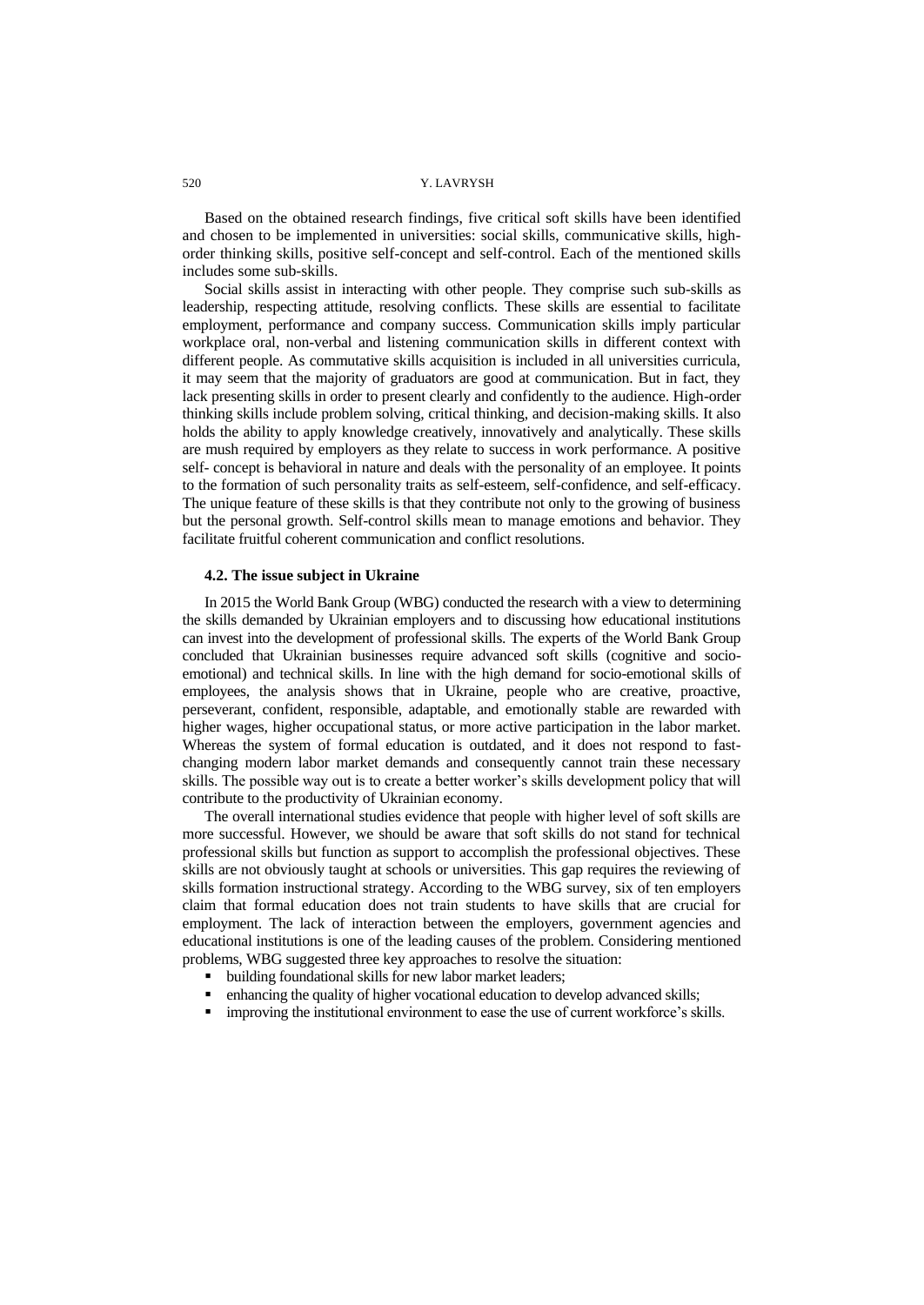With this in mind, we as tertiary education providers clearly understand that in order to follow the recommendations, relevant educational measures should be taken: assessment of existing training programs for their validity according to occupational standards , incorporation of soft skills training into learning standards and curricula, creating job training programs with the vocational mentoring in addition to technical training, maintenance of partnership with industrial organizations to provide career awareness opportunities.

#### **4.3 Soft skills implementation at universities**

Having regards to the above, it is evident that universities should take their ownership of students" preparation to meet future professional challenges. The first step should be done in the framework of soft skills development as it will impact today's students' personality, and those who will start their careers soon and cannot wait for global changes.

Experts on the issue suggest some models of integrating the soft skills into formal vocational learning. It can be achieved on the basis of stand alone subject model, embedded model, and creating support programs. Stand alone subject model implies the developing of soft skills through one specific course or subject that was thoroughly planned for this objective. At National Technical University of Ukraine "Kyiv Polytechnic University" there are the following courses as Foreign Language for Specific Purposes, Philosophy, Research Managements and Presentation, Intellectual Data Analysis, Management of Organizations, Sociology, Entrepreneurship ect. The number of credits is counted depending on the curriculum and program standards. This model does not require much planning or assessment changes as the courses themselves comprise learning activities aimed at the soft skills development. However, it does not provide students with integration of soft skills and professional knowledge in the major discipline.

On the contrary, embedded model means the implementation of soft skills teaching across the curriculum. It extends students possibilities as they can master soft skills through variety of learning activities which are suggested while the course: discussions, questioning, presentations, simulations and role plays, projects creation, web quests etc. The learning objectives of these courses include the soft skills outcomes as an integral part of the whole course program. However, the implementation of this model requires appropriate methodological preparation as the teaching strategies should be student-centered and a lecturer should be ready to apply active learning strategies, problem-based learning, cooperative learning and e-learning methods. And the assessment of students" progress should incorporate criteria of soft skills evaluation as well as knowledge of the core discipline.

Soft skills development can be performed through support programs and activities. They can be academic and non-academic. The academic support program is additional and connected with an academic course. Some of these programs are "Presentation Skills and English Language," "Critical thinking in engineering workshops", "Conflict resolutions and managements of industrial organizations." Non-academic programs help students to acquire skills which assist personal development. Such programs are whether elective courses or campus life activities.

#### **4.4. Soft skills development through ESP classes**

It is out of ESP teachers duties to introduce global changes over the universities curricula or educational standards. However, we can initiate small but helpful changes while our classes. We have determined the cluster of soft skills which can be successfully developed at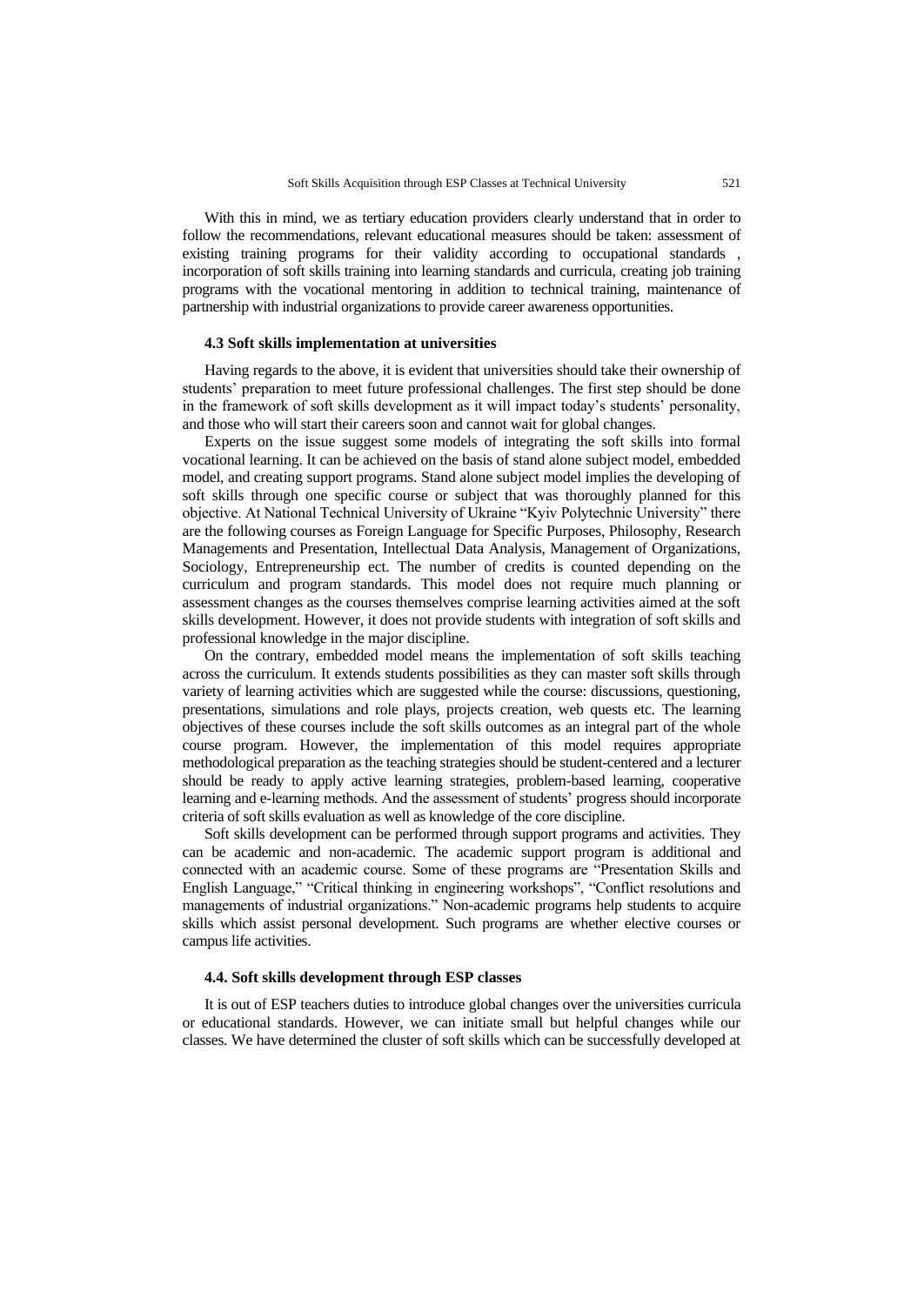ESP classes: skills of oral and written communication, listening skills, critical thinking, decision-making, problem-solving, presentation skills, teamwork and leadership, cultural awareness, negotiating skills, self-organization and self-control skills.

With a view to developing oral communicative skills, at our classes, we apply all strategies of the communicative approach to English language learning, cooperative learning, and problem-based strategies as well. Students are engaged in role games, interviews, conferences, group discussions, project creation, etc. To develop written communication skills, students prepare job application documents, professional portfolio, professional research and literature reviewing, problem-based essays. The strategies used by foreign language teachers should meet the following criteria:

 relevant to engineering profession: a great amount of writing material is proposed for ESP learning. But not everything is appropriate for technical universities unless it is based on particular technical content and contains specific vocabulary. We believe that involvement of students in the search for discussion topics or texts is critical for effective classroom learning; however, much of the core content of engineering courses is not a matter of opinion. In such way, we enhance students' motivation to study language, participate in discussions and develop communicative skills;

 team based or cooperative: a lot of advanced communicative techniques have been designed for nontechnical courses with minimal teacher-centered guidance. This type of classes is characterized by some independence. A clearly defined group goal (complete the problem task, write the lab report, design the process) should be set that requires the involvement of every team member. The second important feature is individual accountability. Each student in the team should take ownership of his/her share of the work. Cooperative learning exercises may be performed in or out of class. Typical tasks for cooperative learning groups in engineering are completing reports, design projects, and scientific research presentations.

 aimed at self-assessment: students should be taught to assess their need and achievements critically. Skills of self-analysis and self-cognition are vital for career promotion as own resources awareness may show the way to self- development.

Following some approaches we apply to develop such soft skills as teamwork, courtesy, commitment, and responsibility. We allow our students to track their progress themselves. Students get checklists to monitor their tests progress. When students are aware of clear evaluation criteria and monitoring principles, they can operate their progress. It develops responsibility and commitment to attend classes. Moreover, teachers do not seem to be biased. We provide a lot of team work and try to involve students from different groups, courses, and even universities. It can be achieved by completing project-based activities where it is vital to cooperate with a great number of people to find out the information.

We have developed the list of some activities which can be applied to ESP classes and facilitate soft skills training.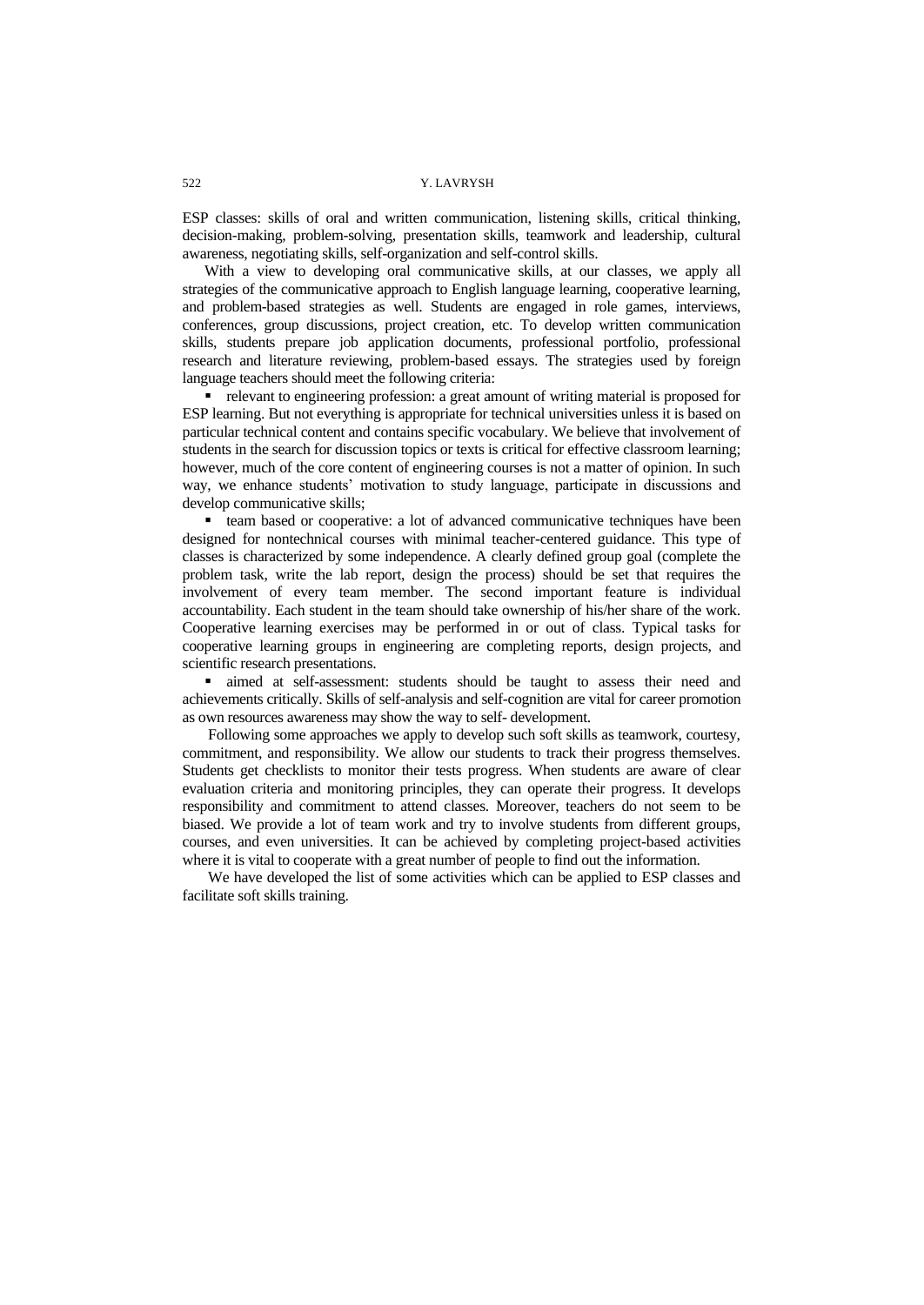Soft Skills Acquisition through ESP Classes at Technical University 523

Table 1 Activities for soft skills development

| <b>Soft Skill</b>  |    | <b>Learning activity</b>                                                                                                                                                                                                                                            |
|--------------------|----|---------------------------------------------------------------------------------------------------------------------------------------------------------------------------------------------------------------------------------------------------------------------|
| Oral communicative |    | 1. Future prediction game.                                                                                                                                                                                                                                          |
| skills             |    | Choose the time period below and make predictions about life at                                                                                                                                                                                                     |
|                    |    | that time. Your partner should guess the right time (driverless cars                                                                                                                                                                                                |
|                    |    | $-$ in five years)                                                                                                                                                                                                                                                  |
|                    |    | 2. Describing process game                                                                                                                                                                                                                                          |
|                    |    | Variants:                                                                                                                                                                                                                                                           |
|                    |    | - describe a process without saying which one and your partner should<br>guess the process;                                                                                                                                                                         |
|                    |    | - describe one of the processes. Then your partner should repeat the                                                                                                                                                                                                |
|                    |    | process stages back and you should correct anything he gets wrong or<br>misses out:                                                                                                                                                                                 |
|                    |    | - take turns describing one of the processes below in detail. Whoever<br>gets to the very end of the process loses.                                                                                                                                                 |
|                    |    | 3. Invention role plays:                                                                                                                                                                                                                                            |
|                    |    | <b>Variants:</b>                                                                                                                                                                                                                                                    |
|                    |    | - you think that you can invent something but the head of the funding<br>committee (your partner) and its members (group ) don't think it is a<br>good idea and your research will be successful. Try to persuade them<br>to give you as much money as you can get; |
|                    |    | - you are the committee to award the Nobel Prize for Engineering and<br>three of the things in the list below (or can use your own ideas).<br>Decide together which invention should be given the prize;                                                            |
|                    |    | - you bought one of the products from the list below (or can use your<br>own ideas) for the first time at the inventor's suggestion but you aren't<br>happy with this purchase. Call the inventor (your partner) who<br>should persuade you to keep using it.       |
| Written            |    | 1. Preparation of job application documentation (CV, resume, cover                                                                                                                                                                                                  |
| communication      |    | letter, professional portfolio)                                                                                                                                                                                                                                     |
| skills             |    | 2. Writing of reports or article abstract on the implementation of a<br>new device.                                                                                                                                                                                 |
|                    |    | 3. Describing the results of environmental audit for a device and                                                                                                                                                                                                   |
|                    |    | write a report on the results.                                                                                                                                                                                                                                      |
|                    |    | 4. Write safety instructions for employees on the factory.                                                                                                                                                                                                          |
| Team work          | 1. | Organizing of a press conference with students acting" as inventors,                                                                                                                                                                                                |
|                    |    | journalists, representatives of government agencies, engineers etc.                                                                                                                                                                                                 |
|                    | 2. | Project activity for students groups. They have to prepare presentation                                                                                                                                                                                             |
|                    |    | about one type of engine: steam, combustion or rotary engine. Share<br>their presentation in class and together chose the best engine type for<br>today's application.                                                                                              |
|                    |    | 3. Interview activity. Each group has a list of questions it should find                                                                                                                                                                                            |
|                    |    | answers to. The questions may be about engineering, university,<br>studying etc. Student in groups have a definite period of time to<br>interview people at the university and then to present their answers in<br>class.                                           |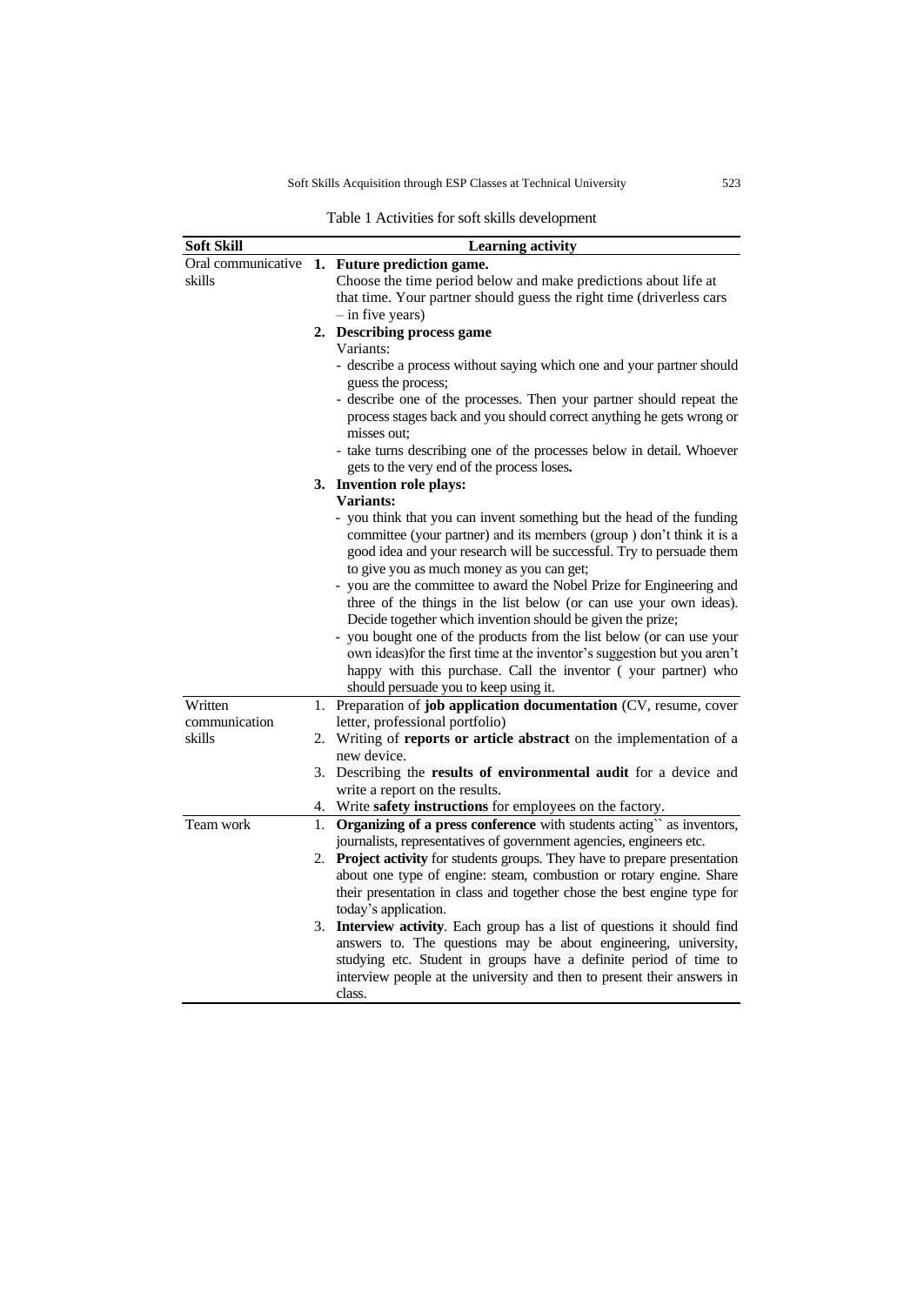| +∠ر                                             |    | 1. LA V N 1 9 H                                                                                                                                                                                                                                                                                                                                                                                                                                  |
|-------------------------------------------------|----|--------------------------------------------------------------------------------------------------------------------------------------------------------------------------------------------------------------------------------------------------------------------------------------------------------------------------------------------------------------------------------------------------------------------------------------------------|
| Problem solving<br>skills, critical<br>thinking | 1. | <b>Discussion:</b> think about the forces acting on a machine or device.<br>How would different components deform or fail if they were not<br>adequately designed?                                                                                                                                                                                                                                                                               |
|                                                 |    | 2. <b>Think about</b> the different techniques used in the industry you work<br>in. In what specific situations are different techniques used and why<br>are they suitable?                                                                                                                                                                                                                                                                      |
|                                                 |    | 3. Discussing the <b>case studies</b> taken from their vocational workshops<br>or experience.                                                                                                                                                                                                                                                                                                                                                    |
| Self awareness                                  | 1. | Study the personality test designed to help you to choose a suitable<br>career. To what extend do you agree or disagree with the results?                                                                                                                                                                                                                                                                                                        |
|                                                 |    | 2. Discuss which of the adjectives best describes your partner (realistic,<br>investigative, conventional etc). Decide which of the jobs listed on the<br>board would suit your partner the best.                                                                                                                                                                                                                                                |
|                                                 | 3. | Prepare a short personal statement about yourself which you would<br>like to present when applying for a job.                                                                                                                                                                                                                                                                                                                                    |
| <b>Presentation skills</b>                      |    | Students of senior courses who combine studying and working<br>prepare short presentations about their workplace. Their assignment<br>is to tell about the requirements of the firm or company, necessary<br>skills to achieve progress, challenges, what knowledge or skills<br>students need to train or master. In such way, we can maintain<br>communication with employers and monitor labor market demands<br>immediately and objectively. |

#### 5. CONCLUSION

Soft skills competencies are useful in real life and match, in particular, labor market needs. Poor language skills, as well as soft skills, are a serious obstacle to seizing professional opportunities. Language learning outcomes must support employability, mobility, and personal growth. To equip future engineers with soft skills, and meet the demands of employers for qualified staff able to perform a range of work-related tasks, it is important to provide high-quality and diversified language and soft skill teaching at all levels across all sectors of education. Under these conditions, students are encouraged to develop leadership, communication, problem-solving, critical and creative thinking, conflict resolution, and time management skills. Therefore, universities play a vital role to create knowledgeable and skillful society. The providers of tertiary education should be competent to contribute to the development of future graduates.

# **REFERENCES**

Allan, R., A wider Perspective and More Options: Investigating the longer term

employability of humanities graduates. (*Southampton: Subject Centre for Languages, Linguistics and Area Studies*, 2006), *34 p.*

Berglund, A. and Heintz, F., Integrating Soft Skills into Engineering Education for Increased Student Throughput and more Professional Engineers. (*paper presented at the conference "Pedagogiska Inspirations konferens", Linköping University, Sweden, December 17,*